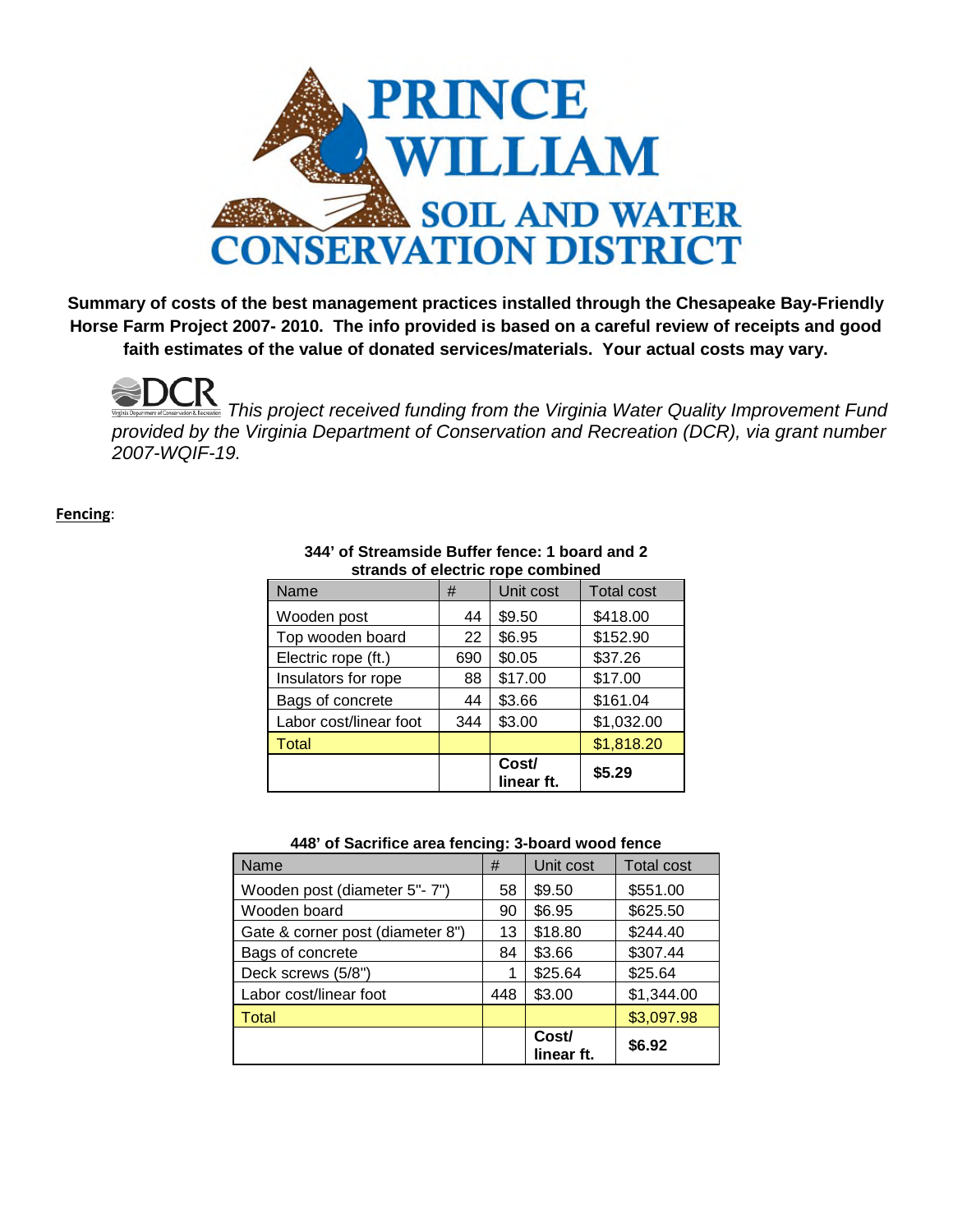| Name                                     | #    | Unit cost           | <b>Total cost</b> |
|------------------------------------------|------|---------------------|-------------------|
| Wooden post (diameter 5"- 7")            |      | \$9.50              | \$9.50            |
| Steel post                               | 17   | \$5.45              | \$92.65           |
| Pack of T post tape insulators (25/pack) | 3    | \$8.99              | \$26.97           |
| Bags of concrete                         |      | \$3.66              | \$3.66            |
| 3 way gate anchor kit                    | 3    | \$8.50              | \$25.50           |
| Feet of Gallagher turbo tape             | 1030 | \$0.08              | \$83.43           |
| HD gate handle                           | 3    | \$6.79              | \$20.37           |
| T top insulators (multi-pack)            | 3    | \$11.89             | \$35.67           |
| Labor cost/linear foot                   | 340  | \$3.00              | $S^{-*}$          |
| Total                                    |      |                     | \$297.75          |
|                                          |      | Cost/<br>linear ft. | \$0.88            |

**340 ' of Interior fence: steel post w/3 strands of electric tape**

*\* Cost/linear ft. does not include labor costs; you can install this fencing yourself*

| 195 ' of Interior fence: fiberglass post with 2 strands of<br>electric rope |   |           |                              |  |  |
|-----------------------------------------------------------------------------|---|-----------|------------------------------|--|--|
| Name                                                                        | # | Unit cost | Total cost                   |  |  |
| المصدر مرمامه والملا                                                        |   |           | $\mathbf{A} \cap \mathbf{A}$ |  |  |

| Name                         | #   | Unit cost           | I otal cost |
|------------------------------|-----|---------------------|-------------|
| Wooden post                  | 2   | \$9.50              | \$19.00     |
| Fiberglass post              | 13  | \$1.40              | \$18.20     |
| Electric rope (ft.)          | 400 | \$0.05              | \$20.00     |
| Concrete blocks              | 2   | \$3.66              | \$7.32      |
| Electric rope clamps         | 2   | \$2.71              | \$5.42      |
| Pack of electric rope clamps |     | \$5.79              | \$5.79      |
| Labor cost/linear foot       | 195 | \$3.00              | $S-$ *      |
| <b>Total</b>                 |     |                     | \$75.73     |
|                              |     | Cost/<br>linear ft. | \$0.39      |

*\*Cost/linear ft. does not include labor costs; you can install this fencing yourself*

### **2, 470' of Perimeter fence-5 strands of high tensile coated wire**

| Name                                                         | #    | Unit cost           | <b>Total cost</b> |
|--------------------------------------------------------------|------|---------------------|-------------------|
| Total fencing cost from Kencove<br>(including all materials) |      |                     | \$6,861.80        |
| Bags of concrete for posts                                   | 204  | \$3.66              | \$746.64          |
| Bags of concrete for gate posts                              | 8    | \$3.66              | \$29.28           |
| Labor cost/linear foot                                       | 2470 | \$3.00              | \$7,410.00        |
| Total                                                        |      |                     | \$14,271.80       |
|                                                              |      | Cost/<br>linear ft. | \$5.78            |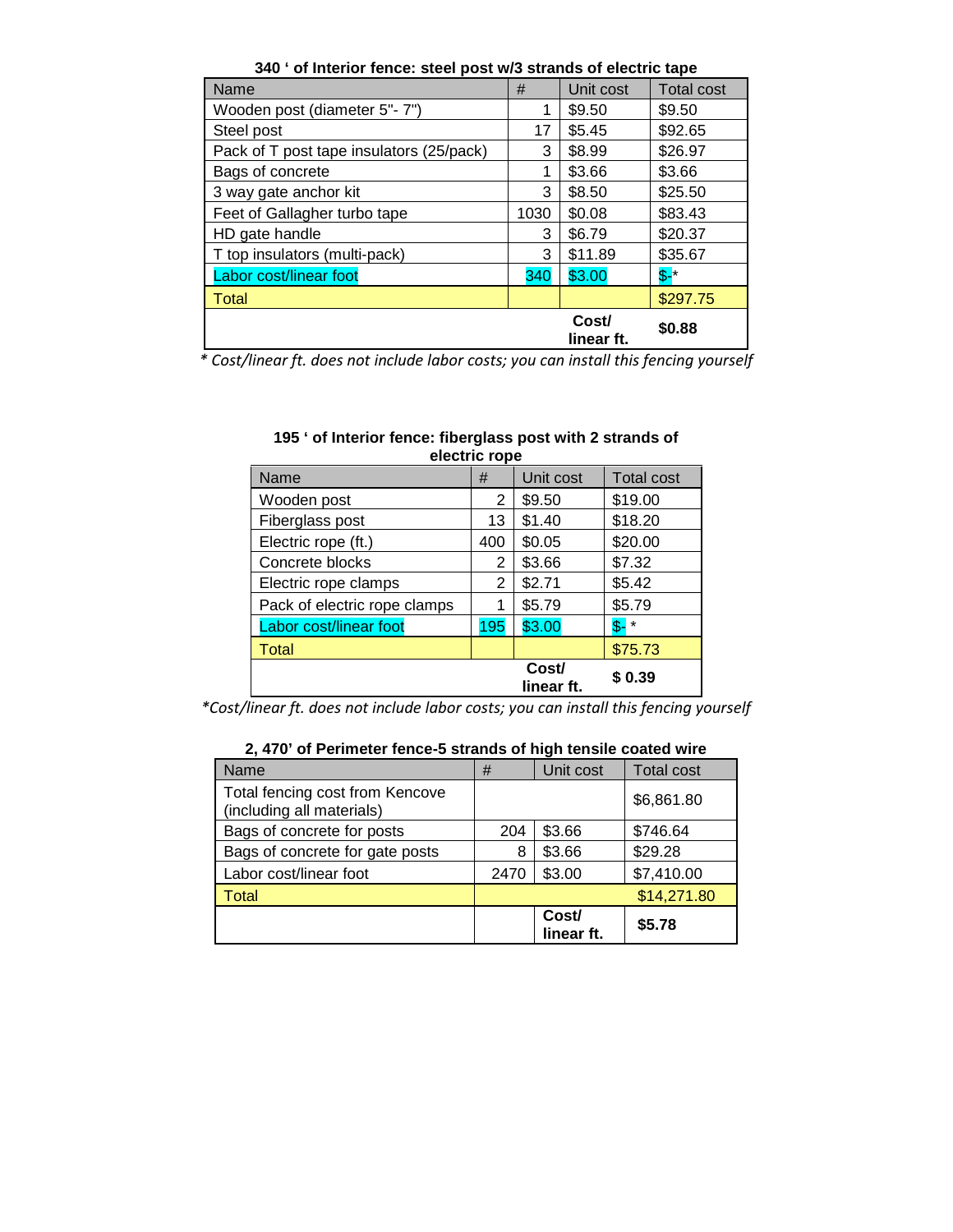## **Pasture Renovation**:

| Name                                             | #  | Unit cost | <b>Total cost</b> |
|--------------------------------------------------|----|-----------|-------------------|
| Fertilizer (bagged)                              | 10 | \$18.87   | \$188.70          |
| Fast acting pelletized lime (bagged)             | 8  | \$26.00   | \$208.00          |
| Pasture mix (bagged, 50lbs/ac)                   | 2  | \$52.32   | \$104.64          |
| Seeding w/no-till seeder & fertilizer/lime appl. |    | \$400.00  | \$400.00          |
| <b>Total</b>                                     |    |           | \$901.34          |
|                                                  |    | Cost/acre | \$450.67          |

### **Pasture renovation -** *minor* **on 2 acres**

## **Pasture renovation -** *major* **on 2 acres**

| Name                                   | #   | Unit cost | <b>Total cost</b> |
|----------------------------------------|-----|-----------|-------------------|
| Fertilizer (bagged)                    | 10  | \$8.99    | \$189.90          |
| Pelletized lime (bagged)               | 100 | \$4.00    | \$400.00          |
| Select Fescue (bagged, 50lbs/ac)       | 2   | \$75.00   | \$150.00          |
| Plow, seeding, & fertilizer/lime appl. |     | \$600.00  | \$600.00          |
| Herbicide application                  |     | \$178.00  | \$178.00          |
| Total                                  |     |           | \$1,517.90        |
|                                        |     | Cost/acre | \$758.95          |

## **Water Trough(s)**:

## **Watering System: Bar-Bar-A automatic trough**

| Name                                                                                                                           | #   | Unit cost | Total cost          |
|--------------------------------------------------------------------------------------------------------------------------------|-----|-----------|---------------------|
| Bar-Bar-a Trough w/shipping                                                                                                    | 1   | \$438.00  | \$438.00            |
| Feet of 1" 200 psi pipe                                                                                                        | 210 | \$0.92    | \$193.20            |
| Miscellaneous costs (see note below)                                                                                           |     | \$141.00  | \$141.00            |
| <b>Total cost/trough</b>                                                                                                       |     |           | \$772.20            |
| Miscellaneous costs include fittings, pea gravel, culvert, etc.                                                                |     |           |                     |
|                                                                                                                                |     |           |                     |
| Water trough installation (trough + waterline installation); Contractor uses his equipment+<br>labor (all materials provided): |     |           |                     |
| Installation cost of other auto water troughs<br>(provided FYI, only)                                                          |     |           | \$800.00-\$1,000.00 |
| Installation of Bar-bar-a waterer                                                                                              | 1   |           | \$500.00            |
| Bar-Bar-A waterer trough replacement part<br>costs:                                                                            |     |           |                     |
| Valve                                                                                                                          | 1   | \$15.00   |                     |
| <b>Filters</b>                                                                                                                 |     | \$5.00    |                     |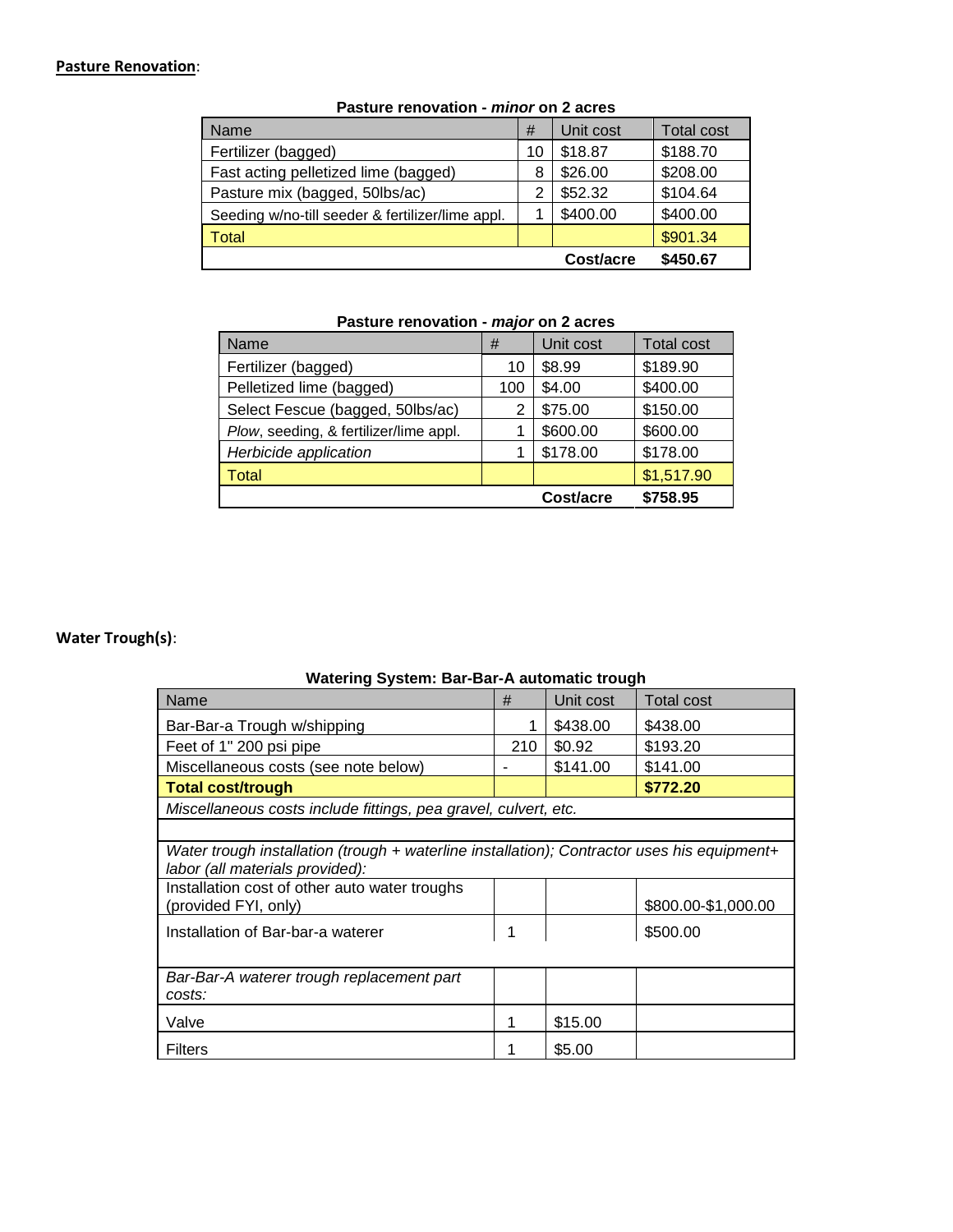| ۰.<br>×<br>M.<br>۰.<br>×<br>۰, |
|--------------------------------|
|--------------------------------|

| Gate Type                   | Cost/gate |
|-----------------------------|-----------|
| 14' gate                    | \$157.67  |
| 8' gate                     | \$79.37   |
| gate latch                  | \$9.69    |
| 4' gate (small)             | \$48.00   |
| 6' gate (heavy duty; green) | \$100.43  |
| 8' gate (standard; blue)    | \$79.37   |
| 16' gate                    | \$196.96  |

#### **Sacrifice Area/Dry Paddock**:

#### **Sacrifice Areas -160'x45' and 125'x65' ; 12"+ depth w/major prep\***

| <b>Name</b>                                | #      | Unit cost   | Total cost  |
|--------------------------------------------|--------|-------------|-------------|
| Bluestone gravel, delivered                | 1250   | \$23.00     | \$28,750.00 |
| Site prep and installation (multiple days) |        | \$3,657.81  | \$3,657.81  |
| Total                                      |        |             | \$32,407.81 |
|                                            | 15.325 | Cost/sq ft. | \$2.11      |

*\*For demonstration purposes, the sacrifice areas are twice as large, w/footing twice as deep as an 'average' sacrifice area (average sacrifice area is about 625ft<sup>2</sup> /horse, depending on property, landowner, and horse); Our gravel was provided at no cost by Luck Stone quarry, which provides us with the means to make the paddocks very large and very deep for demonstration purposes)*

#### **O2 Composter**:

| Name                                  | <b>Total cost</b> |
|---------------------------------------|-------------------|
| O2 design (and solar panel)           | \$1,920.00        |
| O <sub>2</sub> battery                | \$216.95          |
| Excavating to prepare site - Angler   | \$1,500.00        |
| General supplies for bins from Lowes  | \$2,137.48        |
| Stable Grid                           | \$1,168.31        |
| Theros Equipment (bobcat rental)      | \$205.54          |
| Rexel-Branch Electric O2 compost      |                   |
| (misc.)                               | \$140.15          |
| VAMAC O2 compost (misc.)              | \$148.68          |
| O2 compost - cable                    | \$42.22           |
| Gravel for Grid pad                   | \$152.10          |
| <b>Total material cost and design</b> | \$7,631.43        |
| Contractor work (donation value)      | \$4,500.00        |
| <b>Total O2 project cost</b>          | \$12,131.43       |

#### **O2 Compost items**

#### **Gutter Instillation**:

#### **Gutter installation for 70'x40' barn (materials only)**

| Name                           | Unit                | <b>Total cost</b> |
|--------------------------------|---------------------|-------------------|
| Gutter supply (200' of gutter) | kit                 | \$439.11          |
| Drain tile (150' long)         | feet                | \$130.00          |
| <b>Total cost</b>              |                     | \$569.11          |
|                                | Cost/<br>linear ft. | \$2.85            |